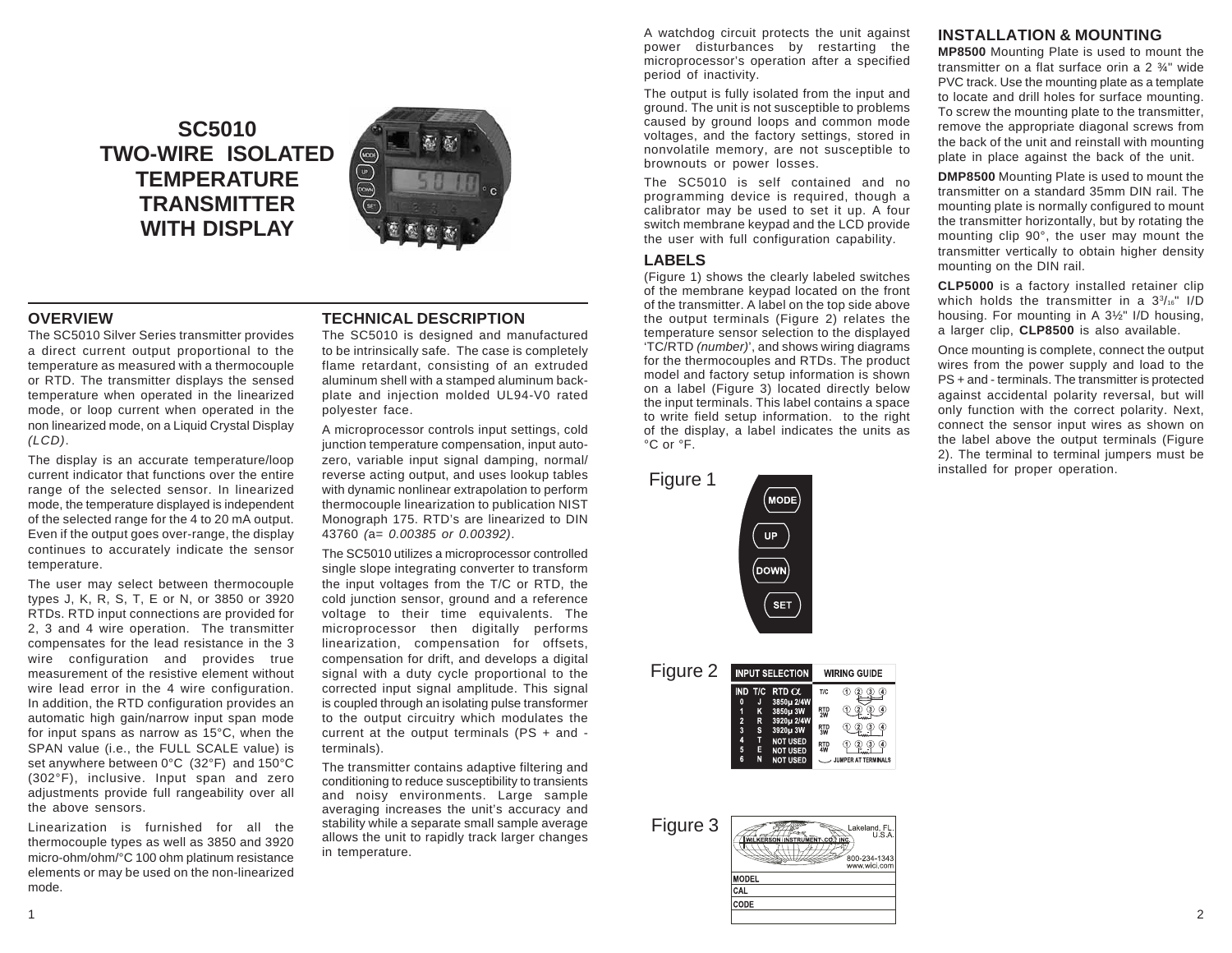## **CONFIGURATION**

The SC5010 is factory configured to the temperature span and sensor as noted on the Model label in the following format:

| SC5010 |                                                                                   |                                                           |
|--------|-----------------------------------------------------------------------------------|-----------------------------------------------------------|
|        | 4/20<br>20/4                                                                      | 4/20 mA Output<br>20/4 mA Output                          |
|        | Linearized<br>Non-linearized                                                      |                                                           |
|        | US<br>Output goes<br>DS<br>Output goes                                            | <b>Upscale</b> on open sensor<br>Downscale on open sensor |
|        | <b>Temperature Range</b>                                                          |                                                           |
|        | $J,K,R,S,T,E,$ or $N$<br>3850 or 3920, 2W<br>3850 or 3920, 3W<br>3850 or 3920, 4W | Thermocouple<br>2-wire RTD<br>3-wire RTD<br>4-wire RTD    |

#### *Example: SC5010, J, 0/500F, US, L, 4/20*

*Note: Model SC5010 will be supplied configured as shown in the example unless otherwise specified, but can be reconfigured in the field without test equipment.*

The SC5010 can be setup from the on-board keypad and display using one of three different methods:

- 1. Self setup in linearized mode
- 2. Setup using a calibrator.

The membrane keypad has four individual momentary contact switches;

| <b>SWITCH</b> | <b>FUNCTION</b>                  |
|---------------|----------------------------------|
| <b>MODE</b>   | Steps through the various modes  |
|               | without changing the present     |
|               | setup.                           |
| <b>UP</b>     | Steps upward through options for |
|               | selected mode.                   |
| <b>DOWN</b>   | Steps downward through options   |
|               | for selected mode.               |
| <b>SET</b>    | Writes selected options in all   |
|               | modes to memory and returns the  |
|               | unit to RUN mode.                |

By repeatedly pressing the MODE switch, all of the configuration parameters can be stepped through in the order listed below, without affecting the 4/20 mA output.

| <b>STEP</b> | <b>MODE</b>                    |
|-------------|--------------------------------|
|             | Normal RUN condition           |
|             | Sensor type                    |
| 2           | Degree C or F                  |
| 3           | Zero temperature               |
| 4           | 4 mA trim (**CAUTION)          |
| 5           | <b>Full Scale temperature</b>  |
| 6           | 20 mA trim (**CAUTION)         |
| 7           | Upscale/Down scale burnout     |
| 8           | Linearize/Non-Linearize output |
| *9          | Normal/Reverse Acting output   |

*\* Next MODE actuation returns to Step 1.*

#### *\*\*CAUTION - Read* **SETUP USING A CALIBRATOR** *below before using these adjustments.*

No switch action for more than 3 minutes in any mode other than RUN *(Display indicating temperature or loop current)* will cause the transmitter to return to RUN mode without saving the most recent changes, if made.

In the ZERO and FULL SCALE modes, each depression of the UP or DOWN switch will change the number 0.1°. Holding the switch for longer than a second will cause the number to change in increments of 1.0°. Holding it longer than 10 seconds will cause the number to change in 10° increments. Releasing and again pressing the switch at anytime during this cycle will cause it to start changing by 0.1° again.

# **SELF SETUP IN LINEARIZED MODE**

- 1. Connect output leads (PS + and terminals) to Power Supply.
- 2. Sensor connection is not required. To setup without a sensor, input terminals 3 and 4 must be jumpered together. The display will show "**+ burn**" or "**- burn**" instead of temperature in the RUN mode until a sensor is connected.
- 3. Press the MODE switch 1 time. The Display will show the current sensor selection. Press the UP or DOWN switch to change the desired sensor.
- 4. Press the MODE switch 1 time. The Display will show the current selection of °C or °F units of temperature. Use the UP or DOWN switch to change the desired unit.
- 5. Press the MODE switch 1 time. The Display will show the current temperature setting for ZERO. Use the UP or DOWN switch to change the desired ZERO temperature setting. *(Slow blinking arrow indicates ZERO mode)*
- 6. Press the MODE switch 2 times *(skipthe 4 mA trim position).* The Display will show the current temperature setting for FULL SCALE. Use the UP or DOWN switch to change the desired FULL SCALE temperature setting. *(Fast blinking arrow indicates FULL SCALE mode)*
- 7. Press the MODE switch 2 times *(skip the 20 mA trim position).* The Display will show the active burnout choice. Use the UP or DOWN switch to change the desired burnout condition.

**Display Condition**

- + burn Upscale on open sensor - burn Down scale on open sensor
- 8. Press the MODE switch 1 time. The Display will show the active choice for linearization. Use the UP or DOWN switch to display **+ Lin**.

| Display | <b>Linearization Condition</b> |  |
|---------|--------------------------------|--|
| $+ Lin$ | Linearization on               |  |
| - Lin   | Linearization off              |  |

9. Press the MODE switch 1 time. The Display shows the choice for output action. Use the UP or DOWN switch to change the desired choice of output action.

| Display | <b>Output Action</b> |  |  |
|---------|----------------------|--|--|
|         |                      |  |  |

| + out | Normal output (4/20 mA)  |
|-------|--------------------------|
| - out | Reverse output (20/4 mA) |

At this time, the MODE switch may be repeatedly pressed to step through the choices made and any desired changes may be made.

10. Once the setup is as desired, press the SET switch to write your choices into memory. The mode also goes to the RUN mode. If a sensor is connected, the temperature will be displayed. If no sensor is connected, and terminals 3 and 4 are jumpered, the display will show "**+ burn**" or "**- burn**", but the setup is still accurate.

If no sensor is connected, and terminals 3 and 4 are jumpered, the display will show "**+ burn**" or "**- burn**", but the setup is still accurate.

| <b>THERMOCOUPLE</b> |                | <b>RTD'S</b>   |               |  |
|---------------------|----------------|----------------|---------------|--|
|                     | Display Sensor | <b>Display</b> | <b>Sensor</b> |  |
| tc $\Omega$         | J              | rtd 0          | 3850 2/4 W    |  |
| tc $1$              | κ              | rtd 1          | 3850 3 W      |  |
| tc. $2$             | R              | rtd2           | 3920 2/4 W    |  |
| tc $3$              | S              | rtd3           | 3920 3 W      |  |
| tc $4$              | T              | rtd 4          | Not Used      |  |
| tc <sub>5</sub>     | E              | rtd 5          | Not Used      |  |
| tc $6$              | N              | rtd 6          | Not Used      |  |

# **SETUP USING A CALIBRATOR**

- 1. Connect output leads (PS + and terminals) to Power Supply.
- 2. Connect a calibrator to the input and monitor the output loop current.
- 3. Press the MODE switch 1 time. The Display will show the current sensor selection. Press the UP or DOWN switch to change the desired sensor.
- 4. Press the MODE switch 1 time. The Display will show the current selection of °C or °F units of temperature. Use the UP or DOWN switch to change the desired unit.
- 5. Press the MODE switch 5 times *(skip ZERO, 4 mA trim, FULL SCALE, and the 20 mA trim position).* The Display will show the current burnout choice. Use the UP or DOWN switch to change the desired burnout condition.

| <b>Display</b> | <b>Condition</b> |
|----------------|------------------|
|                |                  |

| + burn | Upscale on open sensor |
|--------|------------------------|
| - burn | Down scale on open     |

sensor

6. Press the MODE switch 1 time. The Display will show the current choice for linearization. Use the UP or DOWN switch to change the desired linearization.

| <b>Display</b>  | <b>Linearization Condition</b> |
|-----------------|--------------------------------|
| + Lin           | Linearization on               |
| $ \mathsf{lin}$ | Linearization off              |

7. Press the MODE switch 1 time. The Display will show the current choice for output action. Use the UP or DOWN switch to change the desired choice of output action.

| <b>Display</b> | <b>Output Action</b>     |
|----------------|--------------------------|
| + out          | Normal output (4/20 mA)  |
| - out          | Reverse output (20/4 mA) |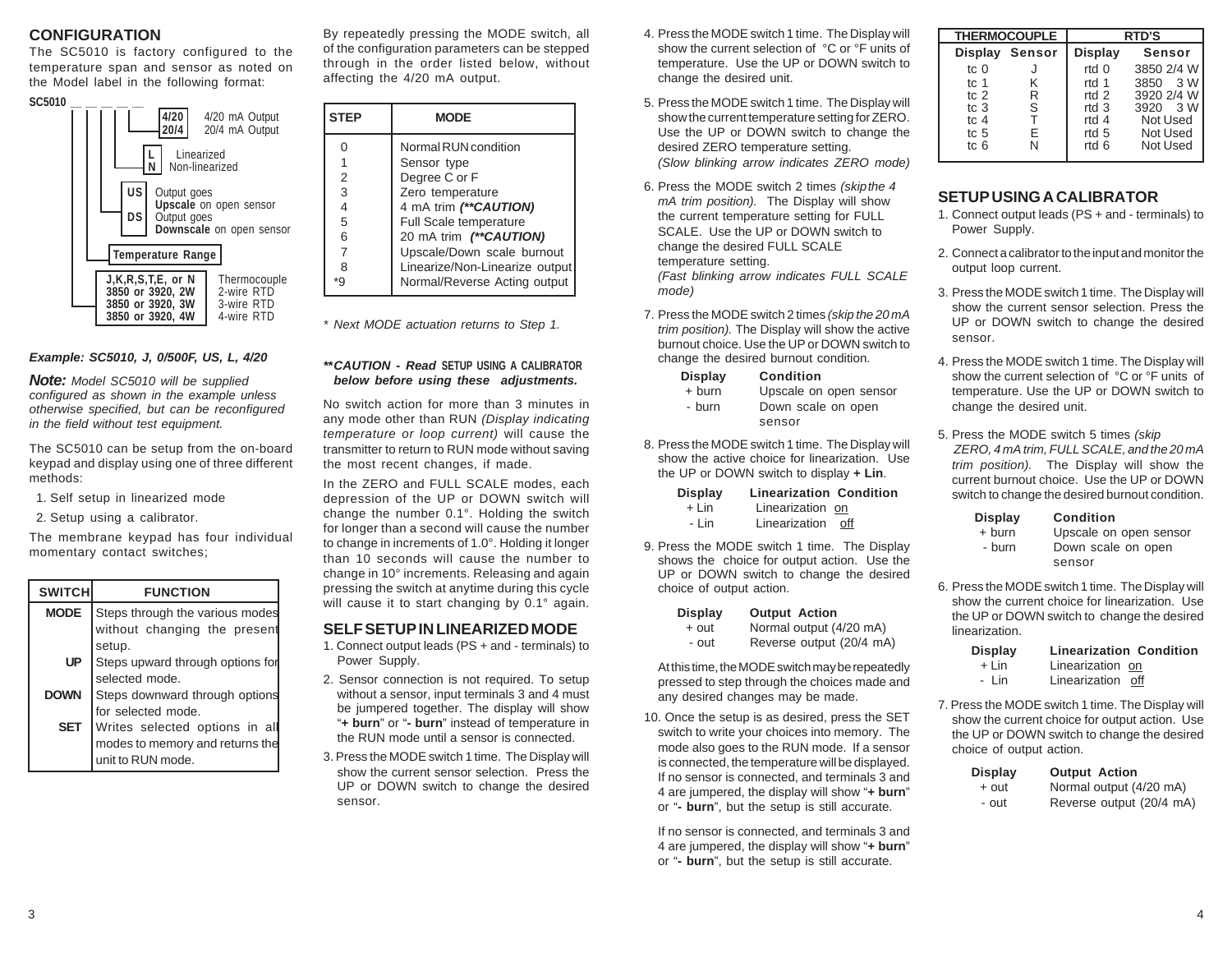8a. Press the SET switch 1 time to write your choices into memory. The mode also goes to the RUN mode (Note: If the unit was set to 'Linearization off' in step 6, skip to step 8b below). Enter the desired ZERO value into the calibrator, then observe and record the corresponding value displayed on the SC5010. Enter the desired FULL SCALE value into the calibrator, again observe and record the corresponding value displayed on the SC5010.

There may be a slight difference between the calibrator readings and the SC5010 display readings. The SC5010 is factory calibrated to read absolute temperature within the limits of its accuracy. Any differences should not be more than the combined accuracies of the calibrator and the SC5010. After calibration, the 4/20 mA output will be accurate to the calibrator's input.

8b. (Note: If the unit was set to 'Linearization on' in step 6, skip to step 9 below). If the unit was set to 'Linearization off in step 6, the display will show the loop current instead of an erroneous non-linearized temperature. While in the RUN mode press the SET switch 1 time to temporarily change the display from showing the loop current to showing a non-linearized temperature for this setup procedure.

Enter the desired ZERO value into the calibrator, then observe and record the corresponding non-linearized temperature displayed on the SC5010. Enter the desired FULL SCALE value into the calibrator, again observe and record the corresponding non-linearized temperature displayed on the SC5010.

Press the SET switch 1 time to revert the display back to loop current. (Note: If the unit is left alone for more than 3 minutes, the display will automatically revert back to showing loop current).

9. Press the MODE switch 3 times. The BACK ARROW on the display will be blinking at a slow rate. This indicates the transmitter is in the ZERO adjustment mode. Use the UP or DOWN switch to increment or decrement the number displayed to the ZERO value recorded in Step 8a or 8b. The transmitter will output 4 mA at this temperature when it is in the RUN mode.

10. Press the MODE switch 1 time to make the display show .004A. The transmitter has been factory set to output 4 mA at the ZERO temperature set on the display and normally no adjustment is required. The output current will stay at a value which represents the present input signal until an UP or DOWN switch is depressed once. Pressing either switch will make the output current go to 4 mA which represents the Zero temperature selected in Step 9. By metering the output and using the UP or DOWN switch, this value may be adjusted to suit the users requirements. The adjustments are intended to trim the 4 mA to match the user's calibration requirements, even though they may create a small error.

#### *CAUTION:Once the trim adjustment in step 10 has been made, the transmitter will need to be recalibrated before self calibration can be used. See* **RECALIBRATION** *section below.*

- 11. Press the MODE switch 1 time. The BACK ARROW on the display will be blinking at a fast rate. This indicates the transmitter is in the FULL SCALE adjustment mode. Use the UP or DOWN switch to increment or decrement the number displayed to the FULL SCALE value recorded in Step 8a and 8b. The transmitter will output 20 mA at this temperature when it is in the RUN mode.
- 12. Press the MODE switch 1 time to make the display show .020A. The transmitter has been factory set to output 20 mA at the FULL SCALE temperature set on the display and normally no adjustment is required. The output current will stay at a value which represents the present input signal until an UP or DOWN switch is depressed once. Pressing either switch will make the output current go to 20 mA. By metering the output and using the UP or DOWN switch, this value may be adjusted to suit the users requirements. The adjustments are intended to trim the 20 mA to match the user's calibration requirements, even though they may create a small error.
- 13. Press the SET switch to write your choices into memory. The mode also goes to the RUN mode. If a sensor or calibrator is connected, the temperature or loop current will be displayed depending on linearization. If no sensor is connected and terminals 3 and 4 are jumpered, the display will show "**+ burn**" or "**- burn**", but the setup is still accurate.

# **RECALIBRATION**

If the 4 mA or 20 mA trim adjustment has been used and it is desired to recalibrate the output to factory specifications, the following procedure should be used.

- 1. Refer to the SELF SETUP IN LINEARIZED MODE section.
- 2. Connect an accurate digital current meter to monitor the output loop current.
- 3. Step the MODE switch to the 4 mA trim position and use the UP/DOWN switches to set the output to exactly 4 mA. (Note: In this mode, once the UP or DOWN switch is pressed, the output current will go to the 4mA setup level and will not be dependent on an input signal until this mode is left).
- 4. Step the MODE switch to the 20 mA trim position and use the UP/DOWN switches to set the output to exactly 20 mA. (Note: In this mode, once the UP or DOWN switch is pressed, the output current will go to the 20mA setup level and will not be dependent on an input signal until this mode is left).
- 5. Press the SET switch 1 time to write your choices into memory. The mode also goes to the RUN mode. The output is now recalibrated.

## **SETUP WITH A COMPUTER**

#### *CAUTION: USER SETUP MUST BE PERFORMED IN A LOCATION CLASSIFIED NON-HAZARDOUS.*

The SC5010 can be setup by the user from the onboard membrane keypad and display, or from a computer via Wilkerson Instrument's COMPUTER INTERFACE KIT (CIK005).

The SC5010 is factory set to the specifications on the customer's order. The CIK005 makes it possible for the user to set-up a quantity of transmitters or to review the set-up configurations via a computer.

The CIK005 contains a cable which plugs into an RS232 interface adapter via an RJ11 modular plug. The CIK unit contains active circuitry which conditions the I/O signals between the computer and the transmitter. The CIK is then plugged into the RS232 serial port of an IBM compatible personal computer. A 9-pin to 25-pin adapter is included, if needed. The other end of the cable has a 4 position modular handset plug which plugs directly into the SC5010.

The configuration utility program is provided on a 3.5" floppy and should be installed on the hard drive. This program is used to interactively configure and monitor the operating parameters of the transmitter. Additionally, set-up files can be generated and stored on disk, which can then be recalled and downloaded to the transmitter as needed. Help files are included in the program to assist the user with the set-up process. Instructions for installing the program are on the disk label.

The configuration program runs on an industry compatible Personal Computer running DOS 3.2 or later with at least 100K of available RAM, a CGA, EGA, VGA or SVGA Graphics Adapter. It requires a dedicated serial ports (COM1: or COM2:) set at the following:

| Baud Rate:    | 4800     |
|---------------|----------|
| Data Bits:    | 8        |
| Parity:       | None     |
| Stop Bits:    | 1        |
| Flow Control: | Xon/Xoff |

Two additional features are available to the user when setting up from a computer. When in the 'OFF-LINE/EDIT CONFIG' mode, the cold junction temperature compensation may be deactivated, and the 0.1 digit on the unit's display may be disabled.

# **WARRANTY**

The SC5010 Series of products carry a limited permanent warranty. In the event of a failure due to defective material or workmanship, the unit will be repaired or replaced at on charge.